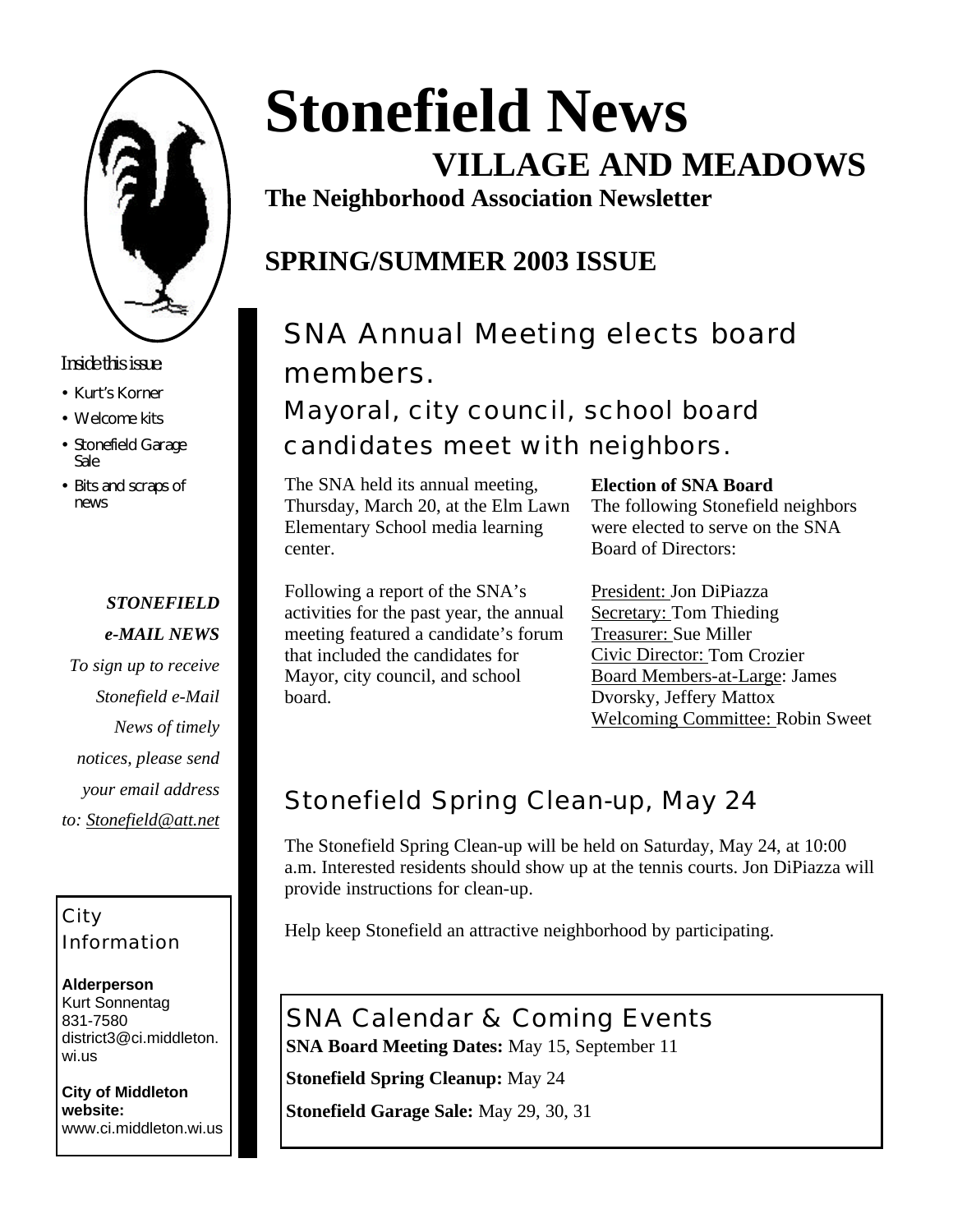### 2003-2004 SNA Board Members

#### **PRESIDENT**

Jon DiPiazza 1218 Boundary Road 836-5433 jon101@chorus.net

#### **SECRETARY**

Tom Thieding 6325 Briarcliff Lane 836-5709 tpcactus@chorus.net

#### **TREASURER**

Sue Miller 1114 Boundary Road 831-3357 smiller@greatlakesco.com

#### **CIVIC DIRECTOR**

Tom Crozier 6353 Stonefield Road 833-1102 crozierip@charter.net

#### **BOARD MEMBERS AT LARGE**

James Dvorsky 6505 Clovernook Road 836-4045 james.dvorsky@att.net

Jeffrey Mattox 1103 Stonefield Circle 831-1103 hm1103@mac.com

#### **WELCOMING COMMITTEE**

Robin Sweet 1411 Shady Oak Circle 231-9966 ROISWEET@aol.com

### *Kurt's Korner*

by Kurt Sonnentag, District 3 Alderman Telephone: 831-7580 Email: district3@ci.middleton.wi.us

This is the first in a series of articles that I plan to contribute to the SNA Newsletter designed to keep residents informed on issues at City Hall and to field questions from residents about issues related to District 3 and Middleton. This inaugural article is a get to know me piece.

First of all, thanks to all who voted on April  $1<sup>st</sup>$ . District 3 had approximately 550 voters turn out for what proved to be a very significant mayoral election. It was also significant for me personally as it marked my first run for public office. Secondly, I would like to thank our former alderperson Faye Schwager for her support of my candidacy, without which I would not have been running unopposed! Faye did a terrific job representing District 3 during her two terms in office and I hope to continue that tradition.

So, you ask, who is Kurt and what is District 3 getting for the \$400 per month alderman stipend? I grew up in Janesville, graduating from Parker H.S. in 1970. I majored in Parks and Recreation Administration at UW-LaCrosse, graduating with a B.S. in 1974. I held various sales and marketing jobs over a 22 year corporate business career which took my wife, Kristine, and I to homes in Illinois, New Jersey and Virginia. Of course, our 3 children, Sarah, Susannah and James went along too.

Through all the moves and job changes, I yearned to own and operate a business. So in 1994, the Sonnentag's moved to 6414 Stonefield Road from Glen Ellyn, IL vowing that this would be the last move! Nine years later, we are still here and I have become a self-employed business owner with 5 Subway franchises. This change in careers has allowed me to devote time to civic and non-profit volunteer efforts that I never had time for in corporate life.

I have served on Middleton's Parks, Recreation and Forestry Commission for 5 years now, the last four years as chairman, which by ordinance also placed me on the Middleton Plan Commission as a citizen representative. As a result, I have gained much insight into the municipal political structure and its workings which will help me serve you better.

Our new Mayor, Doug Zwank, recently appointed me to be an aldermanic representative to the Parks Commission and Finance Commission, both of which have been approved by the Common Council. He has also appointed me to be a citizen representative on the Plan Commission which should be approved at our next Council meeting. I take these appointments seriously and promise to give my best effort in representing District 3 and Middleton.

Please do not hesitate to call or send an email (preferred) if you have a problem or wish to discuss an issue. I have committed myself to providing the essential local governmental services that improve quality providing the essential local governmental services that improve quality of life and safety for all residents while keeping property taxes low.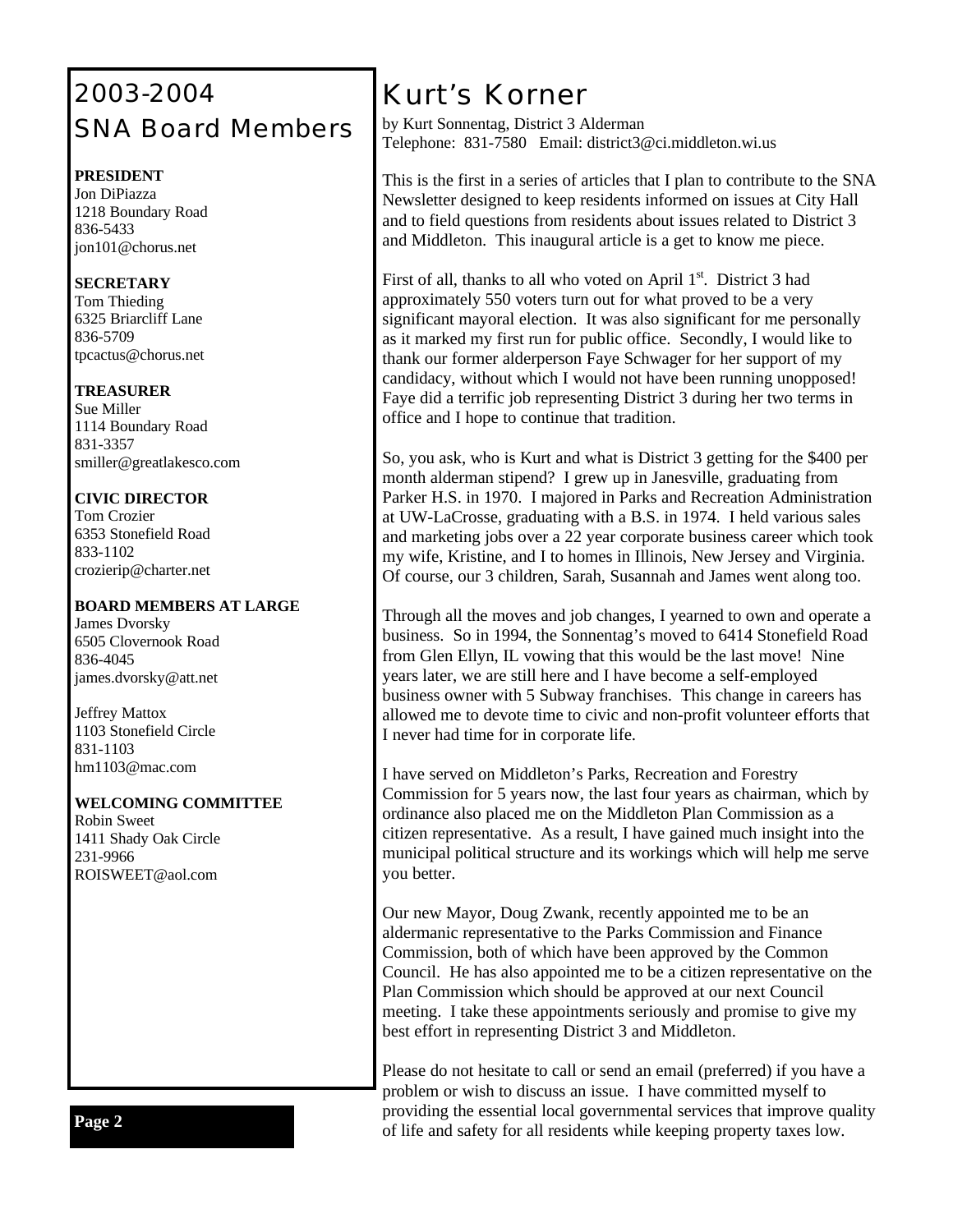# Stonefield neighbors and businesses wanted to Welcoming Kits

Welcome from the SNA Welcoming Committee!

If you are a Middleton business manager or owner we have a terrific opportunity for you. We are rebuilding our Welcoming Kits for new Stonefield neighbors and we are looking for small items of value (ie: packets of coffee) or valuable coupons (ie: free pizza) to "welcome" our new friends. This is a perfect opportunity for you to introduce your business to potential new customers and to build a

### Street resurfacing in **Stonefield**

The City of Middleton will resurface Woodgate Rd. and Clovernook Rd. between Woodgate and Boundary. Special assessments will apply to all property owners. A notice for the hearing of the special assessment was published in the Middleton-Times Tribune in March.

long term shopping habit early on.

We need 30 items/coupons for a two to three year kit supply. We're told that Welcome Wagon can cost as much as \$65 per month, but this is absolutely FREE to you providing you qualify.

If you are interested, please email your name, your business, daytime phone and your suggested item to: roisweet@aol.com (Robin Sweet). Please put **Welcome Kit** in the section marked "RE:" (I

#### SNA looking for neighborhood leaders to serve on committees Help build a strong neighborhood by being involved in the Stonefield Neighborhood Association. There is a volunteer opportunity to get

involved: Summer Social Volunteer-SNA is looking for someone to host the Annual Summer Adult Social

#### in June or July. Please contact any board member to volunteer your yard. Think hard -- summer is coming soon.

### Play Bunco! A terrific way to get to know your neighbors

Bunco is a simple dice game that allows us to talk and play and eat and play and talk; all in the name of getting out for the night and getting to know our neighbors. Each group has twelve players with a few alternates. You play only once a month in the evening yet it's a great way to find out what's going on in the schools, the city and the neighborhood.

A new group is currently forming - get in on the ground floor! If you're interested, please fill out the attached form and return to: Robin Sweet, 1411 Shady Oak Circle, 231-9966 or roisweet@aol.com

We will contact you promptly. A group does need 12 to 16 player and alternates, however, so there may be a delay in the formation of the group. Please be patient!

**- - - - - - - - - - - - - - - - - - - - - - - - - - - - - - - - - - - - - - - - - - - - - - - - - - - - - - - - -**

Name\_\_\_\_\_\_\_\_\_\_\_\_\_\_\_\_\_\_\_\_\_\_\_\_\_\_\_\_\_\_\_\_\_\_\_\_\_\_\_\_\_\_\_\_\_\_\_\_\_\_\_\_\_\_\_\_\_

Phone\_\_\_\_\_\_\_\_\_\_\_\_\_\_\_\_\_\_\_\_\_\_\_\_\_Email\_\_\_\_\_\_\_\_\_\_\_\_\_\_\_\_\_\_\_\_\_\_\_\_\_\_\_

Address\_\_\_\_\_\_\_\_\_\_\_\_\_\_\_\_\_\_\_\_\_\_\_\_\_\_\_\_\_\_\_\_\_\_\_\_\_\_\_\_\_\_\_\_\_\_\_\_\_\_\_**\_\_\_\_**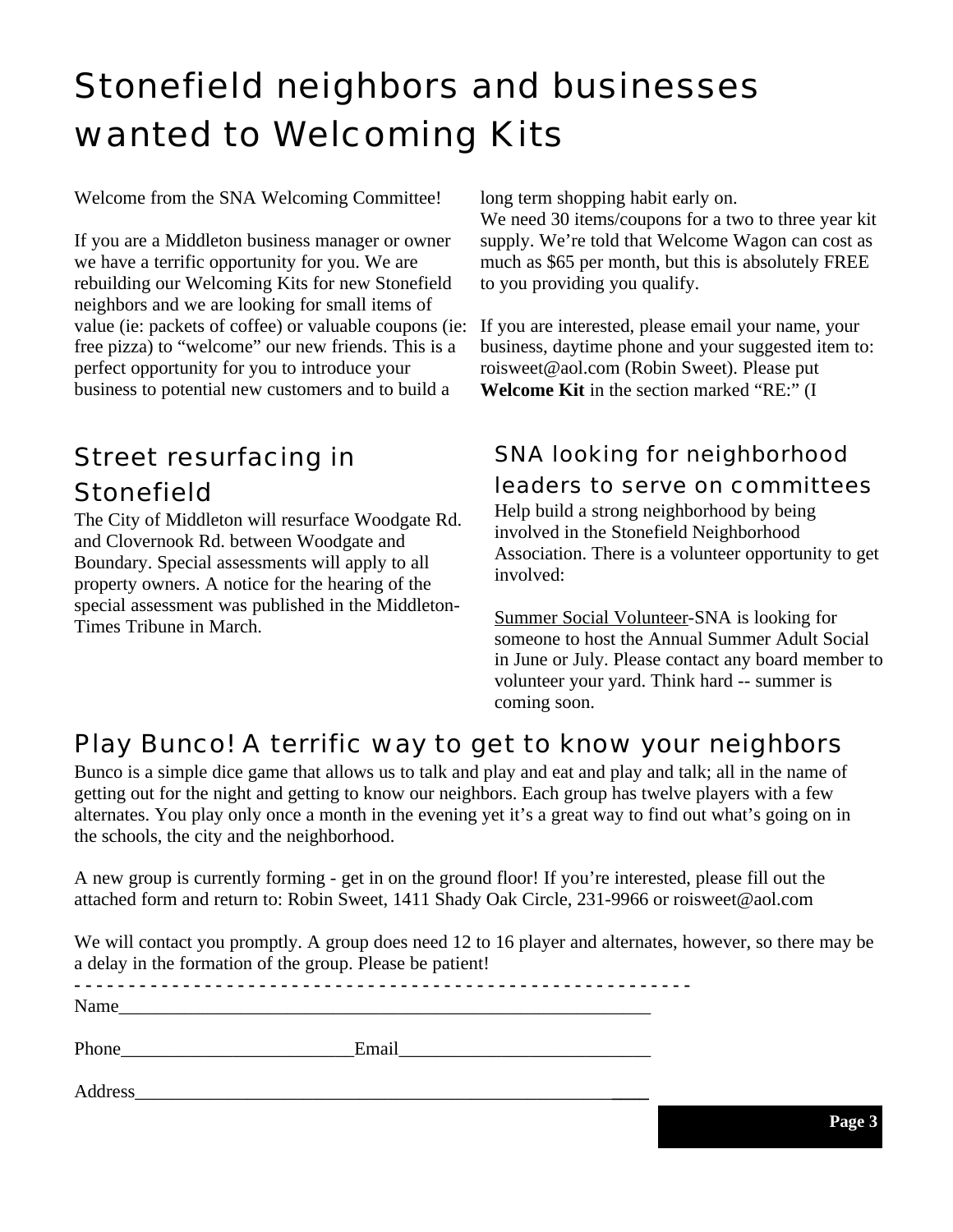## Stonefield Covenant Compliance

Every Stonefield owner has a responsibility to comply with their Covenants and Deed Restrictions. If you do not have a copy, please contact a Stonefield Association board member. The Association often receives complaints about noncompliance. SNA did not develop the covenants and is not responsible for enforcement. However, we have a responsibility as a neighborhood to maintain the standards that we all agreed to when we purchased our homes.

Homeowners cannot arbitrarily pick and choose which covenants they will or won't abide by. The Covenants and Deed Restrictions is a legal and binding agreement. Direct comments, concerns and questions in writing to the SNA who will act only as a go-between to forward them to the appropriate covenant compliance committee formed in accordance with your plat's covenants and deed restrictions. The covenant were designed to protect the interests of all the property owners.

Some of the restrictions include but are not limited to:

- *Storage of boats, trailers or other RV vehicles is prohibited unless kept inside garages (temporary storage for loading or unloading is not to exceed 48 hours).*
- *Accessory buildings are expressly prohibited (this includes dog houses and kennels).*
- *Only two domestic animals may be kept on any Lot and must be housed within the principal structure.*
- *No firewood or woodpile shall be kept outside a structure. (except Lots 3-7 and 15-51)*
- *No clotheslines shall be permitted on a permanent*

*basis.*

- *Exterior antennas, satellite discs or solar panels shall NOT be permitted.*
- *The use of developer approved light posts and mailboxes is mandatory to ensure continuity within Stonefield Village. (Plastic newspaper tubes are not permitted).*
- *Trash and garbage containers shall not be permitted to remain conspicuous except on days of trash collection.*
- *No fence shall be erected on any part of any lot without prior written approval! Primarily, only fences surrounding swimming pools are permitted.*
- *Landscaping covenants for your plat must be followed.*
- *The Lots shall be used for residential purposes only.*
- *Parking of service vehicles owned or operated by any Owner is prohibited unless kept in garages.*
- *No cars or other vehicles shall be parked on lawns or yards at any time.*

While noncompliance is sometimes unintentional, neighbors are aware of those in noncompliance.

*Enforcement: If any Owner shall violate or attempt to violate any provision of this Declaration during the term of this Declaration, then all other owners, and all other persons owning any lot or lots within said plat shall have standing to bring proceedings at law or equity against the Owner violating or attempting to violate any such provision and the prevailing party shall be awarded reasonable attorney's fees and costs.*

### Bits, pieces and scraps of news….

#### **Keep your post lamp lit**

For home security purposes check your post lamp to make sure you have a working bulb and

light sensor. Replacement globe lanterns are available at Madison Lighting. The post lamps are the signature icons for the Stonefield Village portion of the neighborhood.



#### **Need a mailbox replaced?**

Stop by Wildbirds Unlimited on the corner of Odana Road and Whitney Way to order your

custom mailbox. There are several patterns of

mailboxes to choose from that comply with the SNA building covenant.

### **Barking dogs still waking you up?**

There are still complaints of neighbors allowing dogs to

bark beyond reason and control, sometimes at the same time each morning. Be a good neighbor and control your dog from excessive barking.

Also, please remember to pick up after the dogs. To uphold public health, and be considerate neighbors, please pick up after them.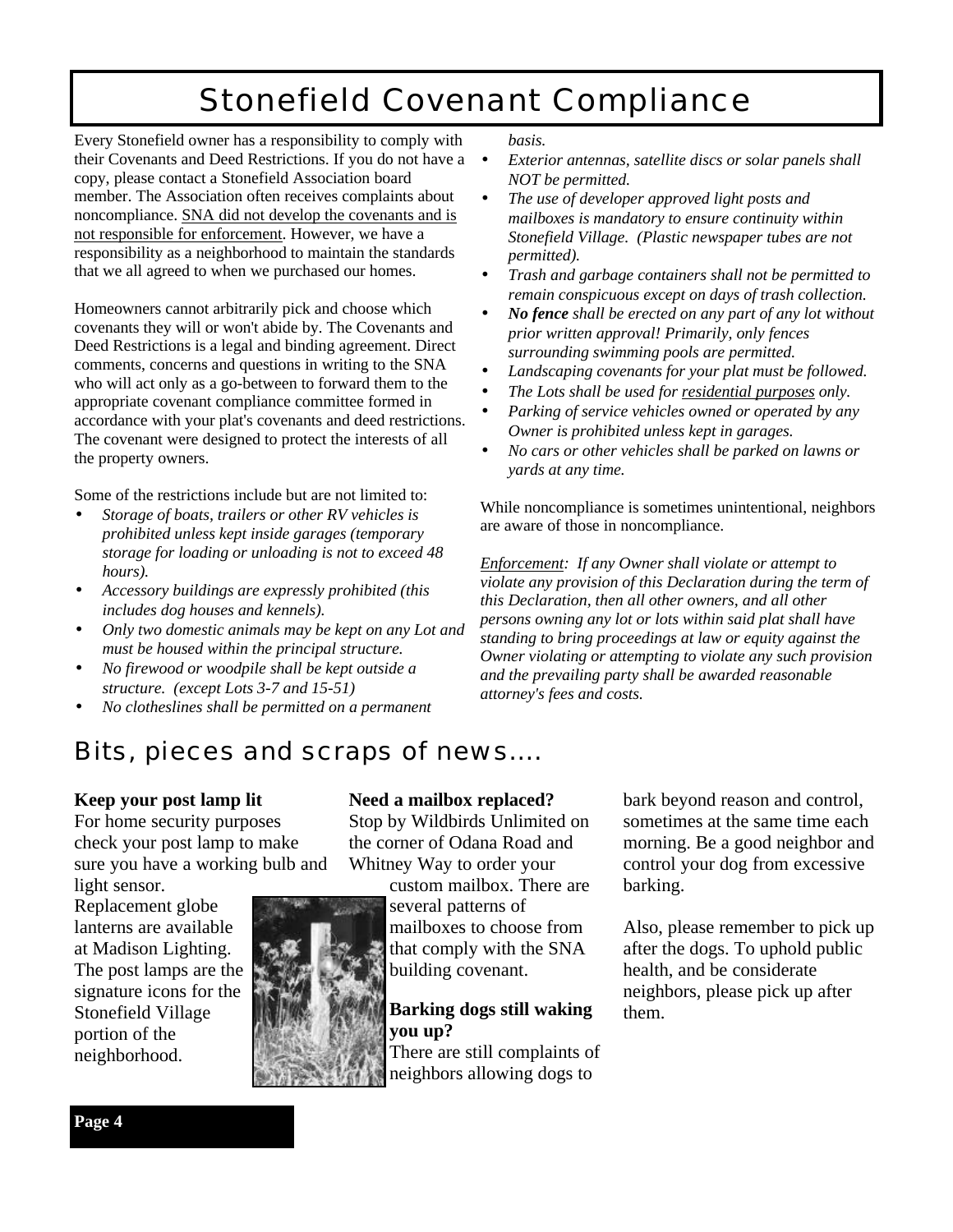# *STONEFIELD VILLAGE AND MEADOWS 2003 Annual Garage Sale*

Thurs. May 29, 2003 8:30 a.m.-5:00 p.m. Fri. May 30, 2003 8:30 a.m.-5:00 p.m. Sat. May 31, 2003 8:30 a.m.-2:00 p.m.

- ♦ A \$4.00 fee per family is collected to help cover advertising costs;
- ♦ Advertising in Capital Times, Wisconsin State Journal and Middleton Times Tribune;
- ♦ Signs at the neighborhood entrances;
- ♦ Maps indicating participating homes for bargain buyers;
- ♦ Participation all days is not required; but take advantage of the advertising and buying momentum! The busiest day is usually Thursday.
- ♦ Once registered, a garage sale sign will be delivered to your home to place on your mailbox.

If you wish to participate, please call Lynn Edlefson at 833-1250 and then fill out the bottom portion and mail to Lynn (address below).

*Make a \$4.00 check payable to SNA (Stonefield Neighborhood Association) and send to Lynn Edlefson (6701 Lannon Stone Circle, Middleton WI 53562) Deadline: ASAP Please PRINT info:*

\_\_\_\_\_\_\_\_\_\_\_\_\_\_\_\_\_\_\_\_\_\_\_\_\_\_\_\_\_\_\_\_\_\_\_\_\_\_\_\_\_\_\_\_\_\_\_\_\_\_\_\_\_\_\_\_\_\_\_\_\_\_\_\_\_\_\_\_\_\_\_\_\_\_\_\_\_\_\_\_\_\_\_\_\_\_\_\_\_\_\_\_\_\_\_\_\_\_\_\_\_\_\_\_\_\_\_\_\_\_\_\_\_\_\_\_\_\_\_\_\_\_\_\_\_\_\_\_

| <b>Address:</b><br>Days you will be open: Thursday |                               |                 | <b>Friday</b>   | Saturday                     |  |
|----------------------------------------------------|-------------------------------|-----------------|-----------------|------------------------------|--|
|                                                    | <b>Special items to list:</b> |                 |                 |                              |  |
| <b>Clothes</b>                                     | <b>Infant</b>                 | <b>Toddler</b>  | <b>Children</b> | Youth/Adult                  |  |
| <b>Misc</b>                                        | <b>Crafts</b>                 | <b>Antiques</b> | Household       | <b>Sports</b><br><b>Toys</b> |  |